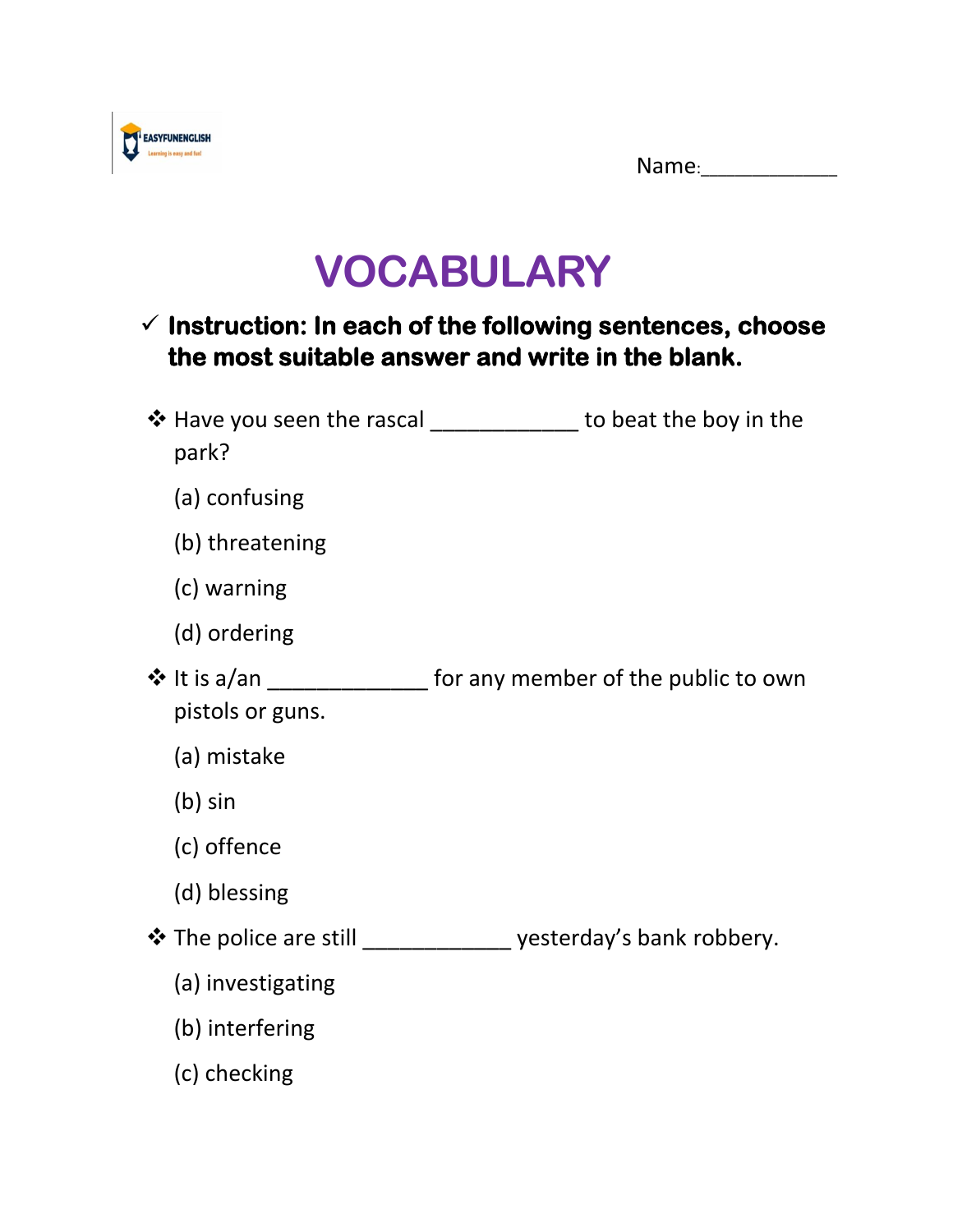(d)inspecting

- ❖ A small road was blocked when a motorbike \_\_\_\_\_\_\_\_\_\_\_ into flames.
	- (a) split
	- (b) burst
	- (c) skipped
	- (d) knocked
- ❖ People are advised to \_\_\_\_\_\_\_\_\_\_\_ the flooded road.
	- (a) ignore
	- (b) cancel
	- (c) differ
	- (d) avoid

\_\_\_\_\_\_\_\_\_\_\_\_\_?

❖ All the hardworking students in our class were highly

| (a) consoled           |                                     |
|------------------------|-------------------------------------|
| (b) blamed             |                                     |
| (c) praised            |                                     |
| (d) commented          |                                     |
| ❖ It is a good<br>bed. | to brush your teeth before going to |
| (a) habit              |                                     |
| (b) custom             |                                     |
|                        |                                     |

(c) tradition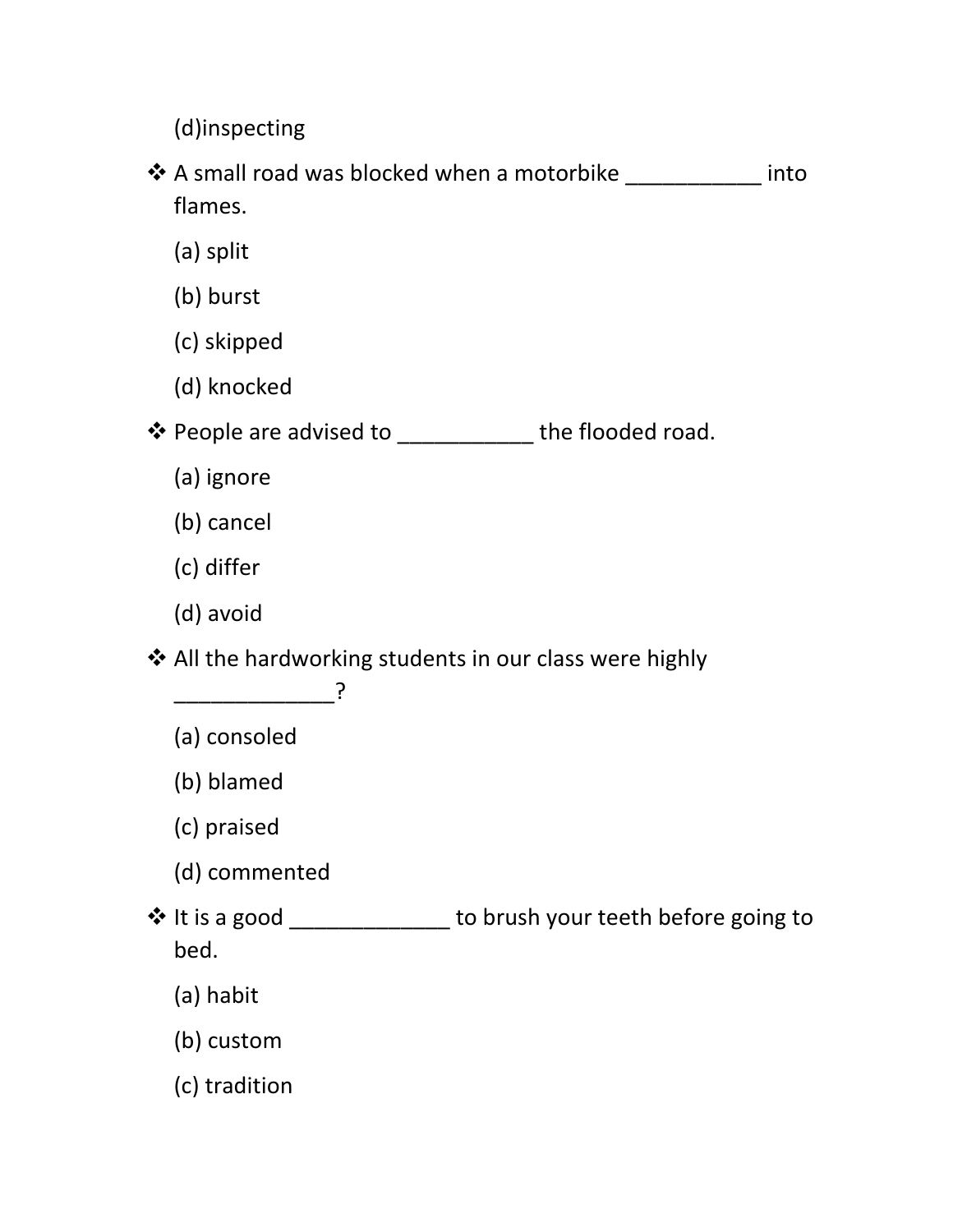- (d) lesson
- ❖ Many parents \_\_\_\_\_\_\_\_\_\_\_\_\_\_ the parents-teachers meeting in the school.
	- (a) joined
	- (b) attended
	- (c) presented
	- (d) welcomed
- ❖ He has called up someone to \_\_\_\_\_\_\_\_\_\_\_ his television.
	- (a) improve
	- (b) heal
	- (c) cure
	- (d) repair

❖ After two hours of driving, they \_\_\_\_\_\_\_\_\_\_\_\_\_ their destination.

- (a) landed
- (b) arrived
- (c) settled
- (d) reached